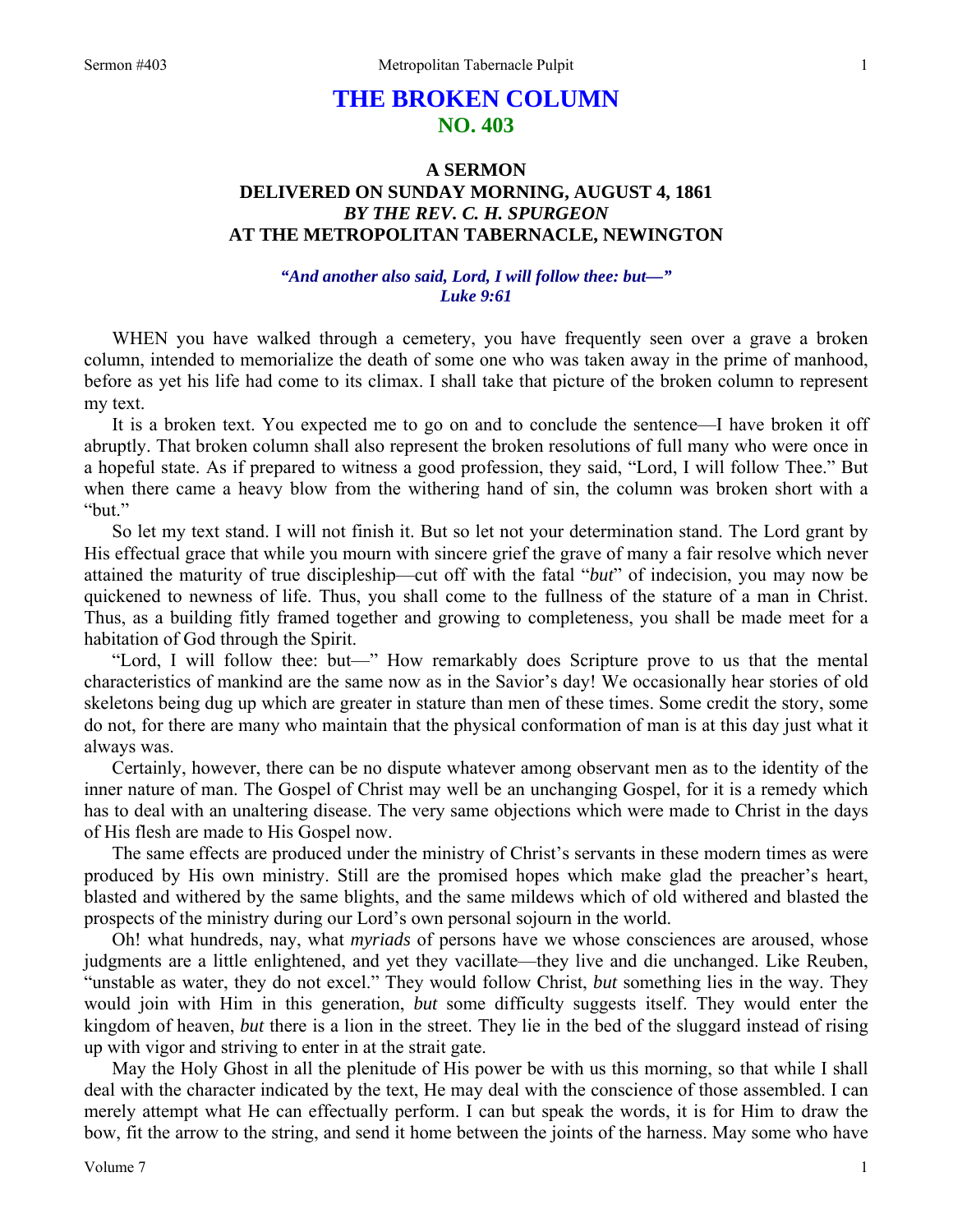been in the state of those described by the text be brought today to solemn consideration and to a serious decision through the Holy Spirit of God.

Three things we would labor to do. First of all, let us endeavor to *expose your excuses*, "Lord, I will follow thee: but—" Secondly, I will try to *expose the ignorance which lies at the bottom of the objection*  which you offer. Then, thirdly, in the most solemn manner would I endeavor to bring before your mind's eye, O you who vacillate like Felix, *your sin and your danger*, that your "*buts*" may now be put away that your profession may be made with unfaltering tongue—that you may henceforth, in very deed, follow Christ whithersoever He goes.

**I.** First, then, TO EXPOSE YOUR OBJECTIONS.

I cannot tell man by man, what may be the precise let that causes you to draw back, but perhaps, by giving a list, I may be directed to describe full many a case exactly and with precision. Some there be who say, and seem very sincere in the utterance, "Lord, I would be a Christian, I would believe in You, and take up Your cross and follow thee, but *my calling prevents it*. Such is my state of life that piety would be to me an impossibility. I must live, and I cannot live by godliness, therefore I am to be excused for the present from following Christ.

"My position is such in trade, that I am compelled by its practices to do many things which would be utterly inconsistent with the life of Christ in my soul. I know that I have been called to be where I am, but it is a position which renders my salvation hopeless. If I were anything but what I am, or anywhere but where I am, I might follow Christ, but under existing circumstances, it is far beyond my power."

Let me answer that excuse of yours and show how idle it is. Man! would you make God the author of sin! And yet if you are prepared to say that God has put you in the calling where you are, and that that calling absolutely necessitates sin—do you not perceive that you make the sin to be God's, and not yours? Are you prepared to be so blasphemous as that?

Will you bring the tricks of your trade, your dishonesties, and your sins, and say, "Great God, *You* have compelled me to do this"? Oh! methinks you cannot have so hardened your brow until it has become like flint. Surely you have some conscience of rectitude left, and if you have, your conscience will respond to me when I say you know you are speaking that which is false.

God has not put you where you are compelled to sin—and if you have put yourself there—what ought you to do but to leave that place at once? Surely the necessity to sin, if it arises from your own choice, does but render your sin the more exceeding sinful. "But" you reply, "I will confess, then, that I have put myself there by choice."

Then I say again, if you have chosen so ill a trade that you cannot live by it honestly—in the fear of God, and in obedience to His precepts, you have made an ill and wicked choice. At all hazards—for the salvation of your soul rests on it—give it up, though it means the renouncing of every worldly prospect. Though wealth be all but in your grasp, unless you would grasp damnation and inherit everlasting wrath—you must renounce it and renounce it now.

Scarcely, however, can I credit that such is the fact, for in all callings, except they be in themselves positively unlawful, a man may serve God. Perhaps the most difficult post for a Christian to occupy is the army, and yet have we not seen—and do we not see at this day—men of high and exemplary piety, men of undoubted and pre-eminent godliness, who are still in the ranks and are soldiers of Christ?

With the example of Colonel Gardner in years gone by, of Hedley Vicars, and Havelock in these modern times, I will not, I dare not take your excuse, nor do I think your conscience would permit it. But if, while the temptations are strong, and your strength is small, you really think that there you cannot serve God, then resign your commission, give it up. It were better for you to enter into life poor and penniless, and without fame or honor, than having glory, and pomp, and wealth, to enter into hell fire.

After all, to come nearer to the point, is it your occupation at all? Is it true? Is it not your sin that has made your "but" and not your calling? Be honest with yourself, sir, I pray you. You say that your calling throws temptations in your way—be it so? Do not other men avoid the temptations, and because they

2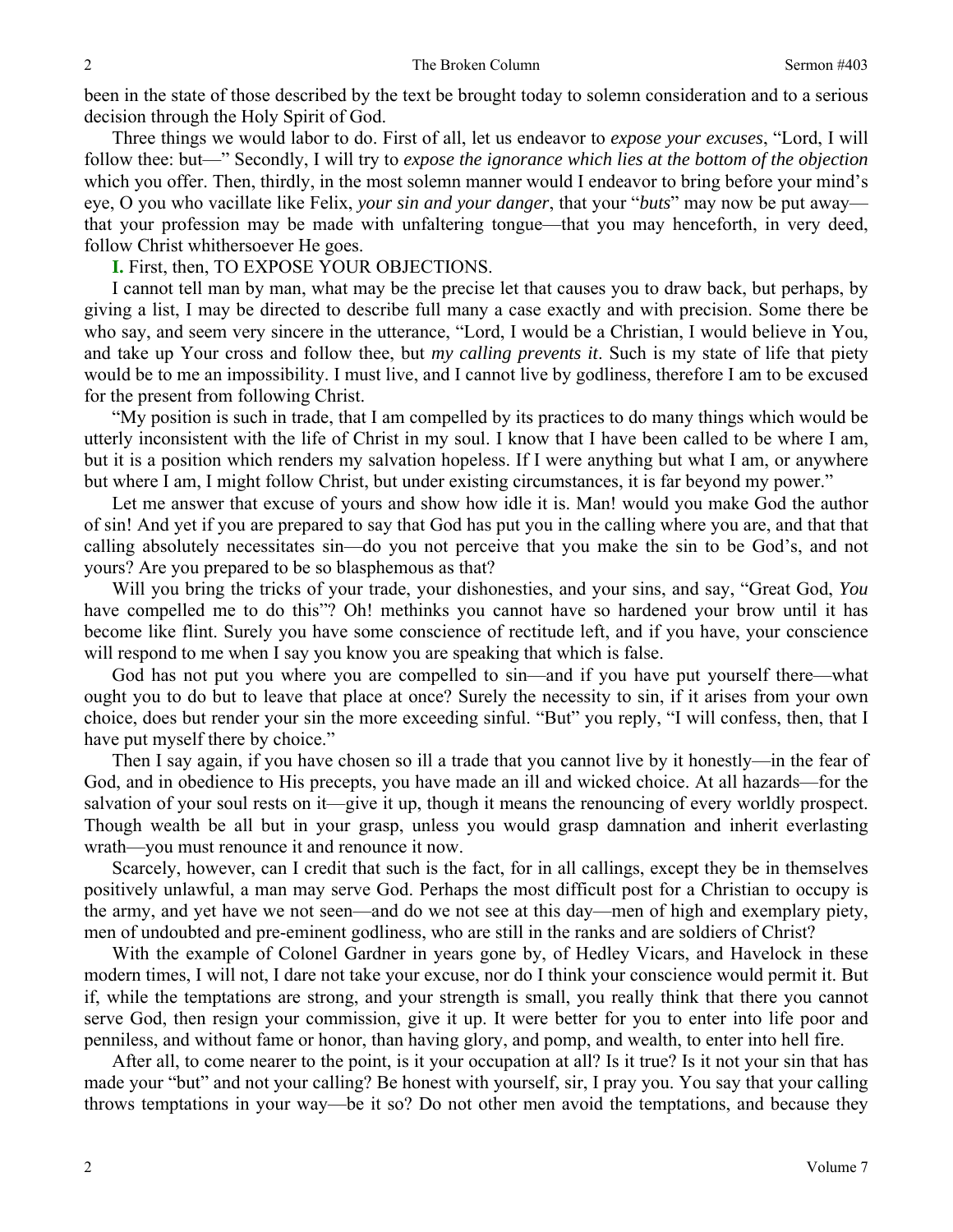hate sin, being taught of God the Holy Spirit, are they not able, even in the midst of temptation, to keep themselves unspotted from the world?

It is, then, in your case not necessity, but willfulness, that makes you continue impious and impenitent. Put the saddle on the right horse. Put it not where it should not be. Take it home to yourself. There is no objection in the calling, unless, again I repeat it, it is an objectionable calling. The root and real cause of your hardness of heart against Christ is in yourself and yourself alone. You are willfully in love with sin—it is not in your calling in providence.

"Yes, but" says another, "if it be not in our calling, yet in my case, it is my peculiar position in providence. It is all very well for the minister, who has not to mingle with daily life, but can come up into his pulpit and pray and preach, to make little excuse for men. But I tell you, sir, if you knew how I was situated, you would say that I am quite excusable in postponing the thoughts of God and of eternity. You do not know what it is to have an ungodly husband or to live in a family where you cannot carry out your convictions without meeting with persecution so ferocious, and so incessant, that flesh and blood cannot endure it."

"Besides," says another, "I am just now in such a peculiar crisis. It may be I have got into it by my sin, but I feel I cannot get out of it without sin. If I were once out of it, and could start again, and stand upon a new footing, then I might follow Christ, but at the present time there are such things in the house where I live, such circumstances in my business, there are such peculiar trials in my family—that I think I am justified in saying, 'Go thy way this time; when I have a more convenient season I will send for thee."

Ah! but my friend, is this the truth? Let me put it to you in other words than you have stated it. You say, if you follow Christ you will be persecuted. And does not the Word of God tell you the same? And is it not expressly said, "He that taketh not up his cross and followeth not after me cannot be my disciple"?

Did not the apostle say, "He that will live godly in Christ Jesus must suffer persecution"? What! is nature to be changed for you? Must the apostles and the martyrs endure and suffer great things, and are the little trials that you have to bear to be *valid excuses for you?* No, by that host who waded through slaughter to a throne—the slaughter of themselves—no, by the men who wear the crowns which they have won on racks and stakes, I pray you do not think that this shall be any excuse for you at God's great day.

Or if you think that it is an excuse that is valid for you now, remember, if you reject Christ, you reject the crown. If you cannot bear the reproach of Christ, neither shall you have Christ's riches. If you will not suffer with Him, neither shall you reign with Him. You say that your circumstances compel you to sin or else you would get into a world of trouble. And what do you mean by this, but that you prefer your own ease to the Master's service?

You have made this your god. Your own emoluments, your own aggrandizement, your own rest and luxury, you have set these up in preference to the command of the God that made you. O sir, do but see the thing in its true light! You have put yourself where the Israelites put the golden calf, and you have bowed down and you have said, "These be thy gods, O Israel!"

To these you have offered your peace offerings. Oh, be not deceived! "If any man love the world, the love of the Father is not in him." "He that would save his life shall lose it, but he that will lose his life for Christ's sake shall save it." Away, then, with these excuses about your circumstances. It is an idle one and will not endure the light of the day of judgment.

"Yes," says another, "I would follow Christ. I have often felt inclinations to do so, and I have had some longings after better things—but the way of Christ is too rough for me. It demands that I should give up pleasures which I really love. I know if I should promise to give them up, I would go back to them very soon. I have tried, but they are too much for me. I did not think at one time that I was so thoroughly chained to them, but when I tried to break away, I found the chains were not as I thought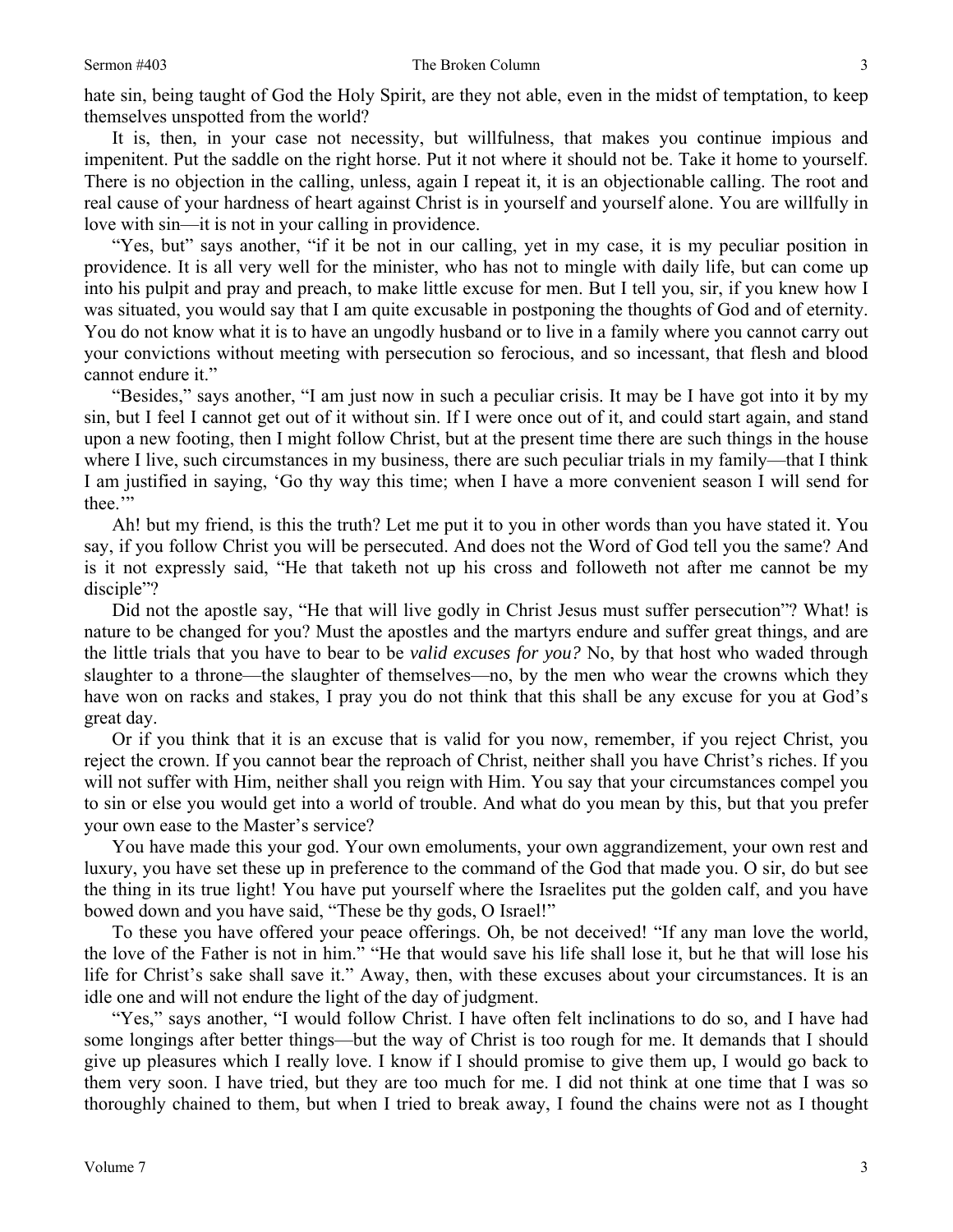they were—of silk, but of iron—of triple steel. I cannot, sir, I tell you plainly, I cannot. If to be saved requires me to give up my worldly amusements, I cannot do it."

Well, sir, I reply, you have spoken with the candor of an honest man. But will you please understand the bargain a little more clearly? Remember, soul, when you say, "I cannot give up the world," you have said, "I cannot be saved. I cannot escape from hell. I cannot be a partaker of the glories of heaven." You have preferred the dance to the entertainment of glory. You have preferred the reveling merriments of midnight to the eternal splendors of the throne of God.

You have in cool blood—now mark it—you have in cool blood determined to sell your soul for a few hours of giddiness, a little season of mirth. Look it in the face and God help you to understand what you have done. If Esau sold his birthright for a mess of pottage, what have you done? Lift up your eyes to heaven, behold the golden harps, and listen to the harmony of the glorious song, and then say, "But I prefer your music, O earth, to this."

Look yonder to the golden streets, and the joy and the bliss which await the true believer—and then coolly write it down and say—"I have chosen the casino. I have preferred the house of sin to this." Look up and behold the draughts of joy that await believers, and then go to the tavern and sit down in the tap room, and say, "I have preferred the enjoyments of intoxication to the mirth of eternity."

Come, I say sir, do look it in the face—for this is what you have done and if, after weighing the two things in the scales together, you find that the momentary enjoyments of the flesh are to be preferred to the eternal weight of glory which God has reserved for them who love Him—then choose them. But if it be nothing in comparison with eternity—if the flesh be but dross in comparison with the Spirit—if this world be emptiness when compared with the world to come, then reverse your foolish decision. May God the Holy Ghost make you wise. The only wise God choose your inheritance for you.

"Oh," says another, "but it is not exactly my pleasures, for I have found no pleasure in sin. It is some time since iniquity ministered pleasure to me. I have drunk the top of the cup. The froth I have already daintily sipped, but now I have come to the dregs"—I know I am speaking to some men today, in this very state—"I have jaded myself," says such-a-one "in the race of pleasure. I have exhausted my powers of enjoyment, and yet though the wine yields no lusciousness to my taste, I drink, for I cannot help it.

"And though lust affords me no longer any exquisite delight, still impelled as by some secret force, I am driven to it. From old habit, it has become a second nature with me, and I cannot, I have tried, I have tried awfully and solemnly, but I cannot—I cannot break it off. I am like a man whose boat is taken up by the rapids. I have pulled against the stream with both my arms, till the veins start like whip-cords to my brow, and the blood starts from my nose in agony of vigor, and yet I cannot reverse the stream. Nor can I set my boat's head against it.

"I can see the precipice. I can hear the roaring of the dashing water as it leaps the cascade, and I am speeding on swifter, and swifter, and swifter, till my very blood boils with the tremendous vehemence of my crimes. I am speeding onward to my merited damnation."

Ah, man! yours is a solemn "BUT" indeed. If I thought you meant it all, I would rather speak to you words of encouragement than of warning. For remember this—when you are ready to perish, God is ready to save. And when our power is gone, then the plaintive cry, "Lord, save, or I perish," wrung from a despairing heart shall reach the ears of the Most High, and He that delights in mercy shall stretch out His arm to save. There is hope, there is hope for you yet.

What! is the boat's bow already out of the water and does she seem to leap like a live thing into the midst of the spray? O Eternal God, You can save him yet. You can come from above, and take him out of the deep waters, and pluck him out of the billows that are stronger than he. Yet say now, is this just as you have described it? I fear lest perhaps you make "cannot" only a substitute for "will not."

Do you not love those ways of the transgressor? Can you honestly say you loathe them? I do not believe you can. Remember the dreadful alternative. When you say I cannot renounce these things, and will not look to God to enable you to do it, you have said, "I cannot escape from the flames of hell. I cannot be rescued from the wrath to come. I am damned."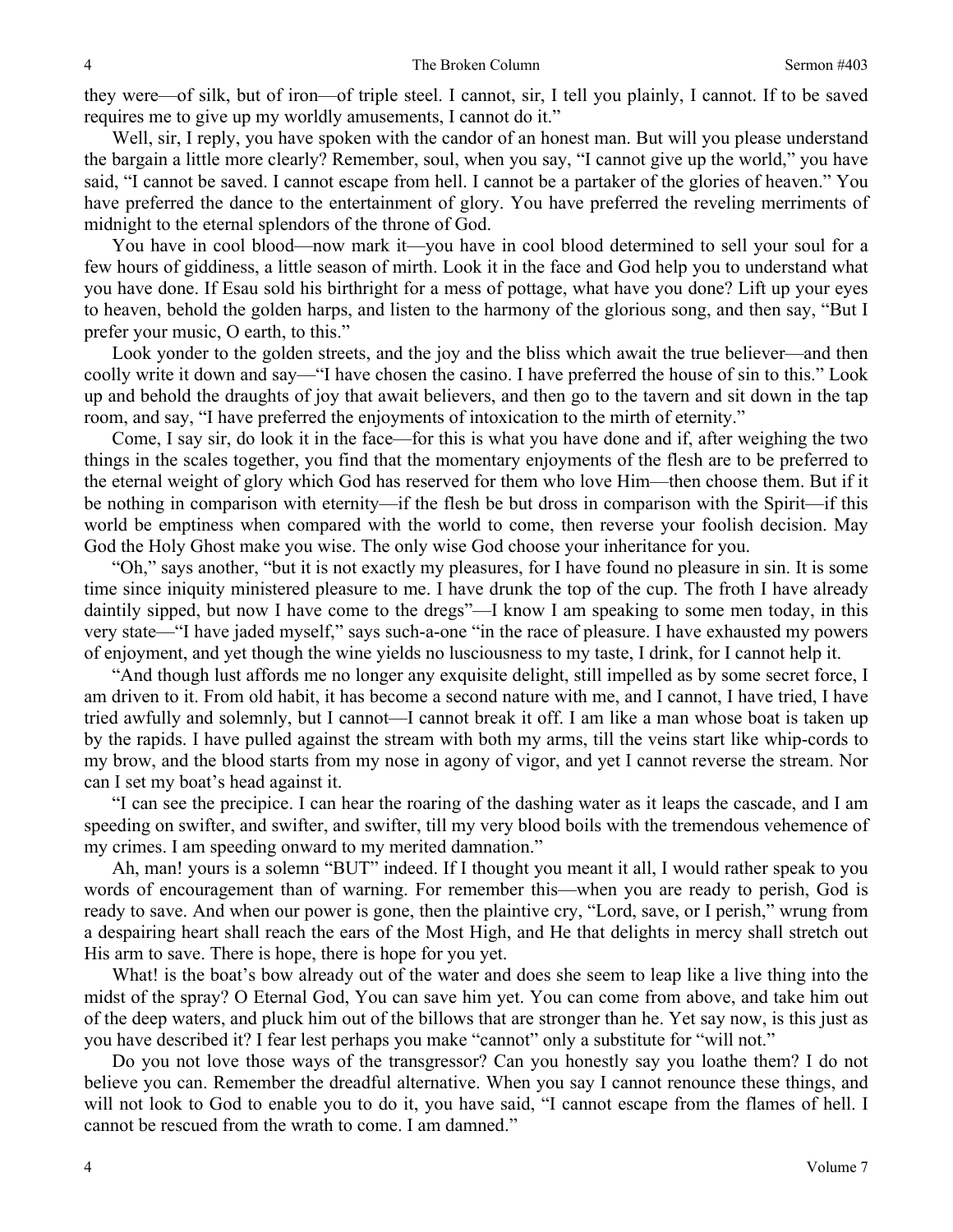You have, in fact, forestalled your own doom. That awful sentence you have pronounced upon yourself. You have sat in judgment on your own soul—put on the black cap and read out your own sentence. You have put yourself upon the death-cart. You have adjusted the rope about your own neck, and you are about to draw the bolt and be your own executioner.

Oh! weigh your words, and measure your acts, and wake up to a consciousness of what you are about to do. Do not take the leap in the dark. Look down the chasm first, and gaze a moment at the jagged rocks beneath, where soon you must lie a mangled corpse. Now, ere you drink the cup, know the poison that is in the bottom of it.

Make sure of what you are doing, and if you are determined that you will clasp your sins with the spasmodic and terrific grasp of a dying, drowning man—then grasp your sins and lose your soul. Then keep your sins and be you damned! Hold fast to your iniquities and be dashed forever from the presence of the Eternal One.

If it be horrible to hear—how much more horrible to do. If it is dreadful to speak—how much more solemn to perform in cold blood that which our lips have spoken?

"But" says another, "that is not my case. I can say I will follow Christ, but I am of such a volatile, changeable disposition that I do not think I ever shall fulfill my purpose. When I heard you preach a few Sabbaths ago, sir, I went home to my chamber and I shut the door, and I prayed. But you know, some acquaintance called in. He took me away and soon every good thought was gone.

"Often have I sat shivering in the pew while the Word of God has been quick and powerful, sharper than a two-edged sword, piercing to the dividing asunder of my joints and marrow, being a discerner of the thoughts and intents of my heart—but the world comes in again. So that I seem sometimes as if I were almost a saint, and then, again, the next day I am almost a fiend.

"Sometimes I think I could do anything for Christ and the next day I do everything for the world. I promise, but I do not perform. I vow and break my vows. I am like the smoke from the chimney—soon blown away, and my good resolutions are like a morning cloud. They are there but for the morning and soon they are gone."

Well, certainly you have described a case which is too frequent. But will you allow me to put that also in a true and Scriptural light? Soul, do you know you have played with heaven? You have made game of eternity. You are like those men in the parable of whom it is said, "They made light of it." You have thought that the things of this world are more engrossing to you than the things of the world to come.

You are perhaps less excusable then any other—for you know right and do it not. You see your sin and yet you cling to it. You perceive your ruin and yet you go onwards towards it. You have had wooings of love, you have had warnings of mercy, and yet you have shaken all these off. Oh, remember that text, "He that being often reproved hardeneth his neck, shall suddenly be destroyed, and that without remedy."

"Because I have called," says God, "and ye refused; I have stretched out my hand, and no man regarded; but ye have set at nought all My counsel, and would none of my reproof: I also will laugh at your calamity; I will mock when your fear cometh." You may perhaps soon be given up to a seared conscience. The Word may be powerless upon you. You may become hardened and desperate, and then, ah! then, the devils in hell are not in a more hopeless condition than you shall be.

I have thus gone through the most prominent excuses which men make for scattering from themselves those good thoughts which sometimes seek to get possession of their hearts. "I will follow you Lord, but—." I cannot, of course, point out the distinct persons in this large assembly who are in this condition. That there are such is certain. I pray God the Holy Spirit to find them out and make them judge themselves that they be not judged.

**II.** I shall now come to the second part of my discourse. May the Lord be our helper. Soul, you who say, "I will follow Christ, b—," I now come to EXPOSE YOUR IGNORANCE AND THE ILL STATE OF YOUR HEART.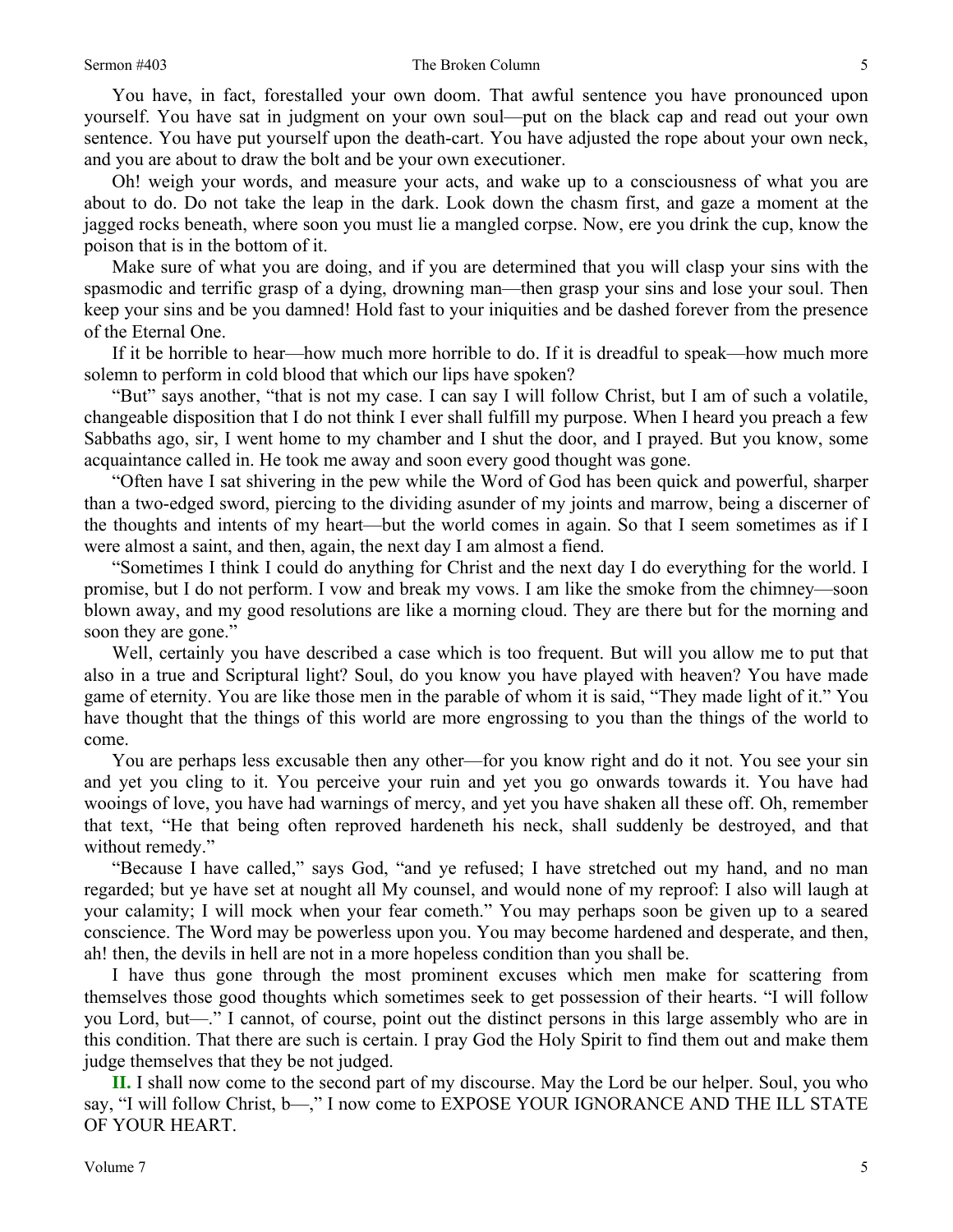Soul, you have as yet no true idea of what sin is. God the Holy Spirit has never opened your eyes to see what an evil and bitter thing it is to sin against God or else there would be no "buts." Picture a man who has lost his way, who has sunk into a slough. The waters and the mire are come up to his very throat.

He is about to sink in it, when some bright spirit comes, stepping over the treacherous bog, and puts forth to him his hand . That man, if he knows where he is, if he knows his uncomfortable and desperate state, will put out his hand at once. You will not find him hesitating with "buts," and "ifs," and "peradventures." He feels that he is plunged into the ditch and would come out of it.

And *you* apparently are still in the wilderness of your natural state. You have not yet discovered what a fool might see, though a wayfaring man, that sin is a tremendous evil, that your sin is all destructive, and will yet swallow you up quick and utterly destroy your soul. I know that when God the Holy Spirit led me to see the blackness of sin, I did not need any very great pressing to be willing to be washed.

My only question was, "Would Christ wash me?" Ask any poor penitent sinner that knows what the burden of sin is, whether he will have it taken off his shoulders, and he will not say, "I would have it taken off, b—." No, he will need but the very mention of the removal of his load. "Lord," says he, "do but take it away from me—do but take it away and I am well content."

Again—soul, it seems plain to me that you have never yet been taught by the Holy Spirit what is your state of condemnation. You have never yet learned that the wrath of God abides on you. As long as you are out of Christ, you are under a curse. If that word "*condemnation*" had once been rung in your ears, you would have no *ifs* and *buts*.

When a man's house is on fire, and he stands at the window, and the fire-escape is there, and his hair begins to be crisp with the hot tongues of fire that scorch his cheeks, he has no "buts" about it—but down the escape he goes at once. When Lot began to see the fiery shower coming down from heaven, he had no "buts" about making the best of his way out of the city and escaping to the mountains.

And you, O may God the Holy Ghost show to you, sinner, where you are today! Oh, that He would make you know that your sentence is pronounced, that God's messengers are out after you to take you to prison. Then, you will leave off your "buts," your pretences, and excuses, and you will say, "Lord, what would You have me to do?" And be it what it may, your soul will make no demurs about it.

Surely, methinks you cannot have felt the danger you are in of daily destruction. If you have not felt that, I do not think the Spirit of God has ever come into your soul after a real and saving fashion. You have no proof that you are one of Christ's unless you have felt the danger of your natural state.

Do you see there—there is a scaffold raised. A man is brought out to execution—there is the block, and here stands the headsman with his sharp gleaming axe, gleaming in the morning sun. The man has just laid his neck upon the block in the little hollow place shaped out for it. There he lies and the headsman has just lifted up the axe to cleave his head from his body.

As that man lies there, if a messenger should come from the king and say, "Here is a pardon, will you accept it?" Do you believe he would say, "I will accept it, *but—*"? No, springing up from what he thought would be his last resting place, he would say, "I thank his majesty for his abundant grace, and cheerfully do I rejoice in accepting it."

You cannot have known where you are, or else "but" would be impossible to you. Such is your state, remember, whether you know it or not—you put your neck upon the block of insensibility, but the axe of justice is ready to smite you down to hell. The Lord help you to see your state and put the "buts" away from you.

It seems to me, too, that you are ignorant altogether of what the wrath of God must be in the world to come. Oh! could I take you to that place where hope has ever been a stranger. If you could put your ear a moment to the gratings of those gloomy dungeons of which despair is the horrid warder—if I could make you listen to the sighs, the useless regrets, and the vain prayers of those who are cast away, you would come back affrighted and alarmed, and I am sure your "buts" would have been driven out of you.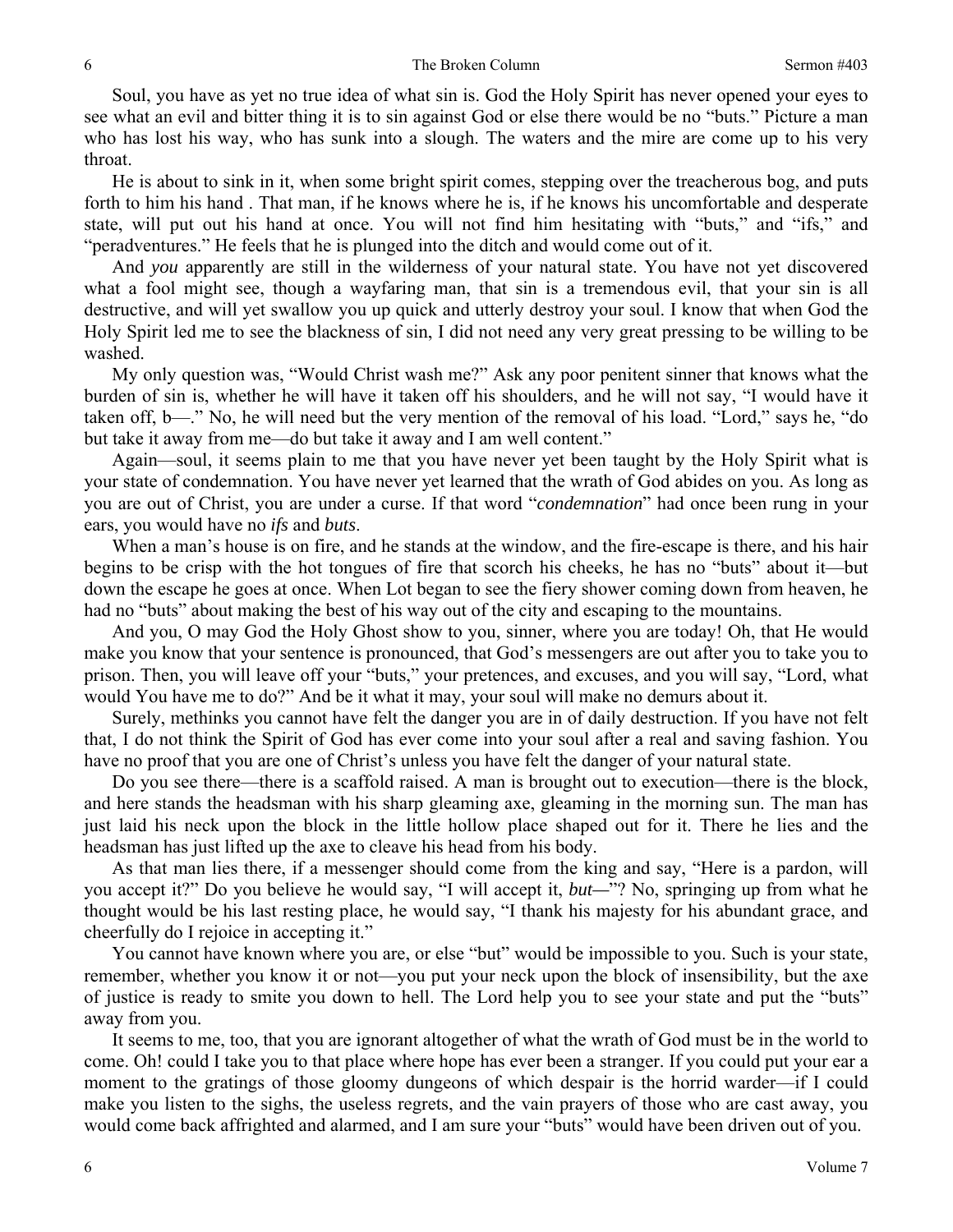#### Sermon #403 The Broken Column

You would say, "Great God, if You will but save me from Your wrath, do what You will with me, I will make no conditions, I will offer You no objections. If I must cut off my right arm, or pluck out my right eye, be it so, if from this place of woe You will but save me. Oh! from this fire that never can be quenched, from this worm of endless folds which can never die, great God deliver me. If rough be the means and unpleasant to the flesh, yet grant me but this one request—save me, O God—save me from going down into the pit."

If a soul were just sinking to hell, and God could send some bright angel to pluck it from the flames just as it entered there, can you imagine its being so mad as to say, "I would be plucked as a brand from the burning, b—"? No, no. Glad to embrace the messenger of mercy, it would rejoice to fly from hell to heaven.

Again, sinner, it seems clear to me, inasmuch as you say "but," that you can have no idea of the glory of the person of Christ. I see you sitting down in your misery, in the bare uncomfortable cottage of your natural estate—yourself naked and filthy, with your hair matted over your eyes.

Behold a bright chariot stops at your door. The sound of music is heard, and the King Himself, stepping down from the chariot of His glory comes in, and He says, "Sinner, poor, hopeless, weak, miserable, look unto Me, and be you saved. The chariot of My mercy awaits you. Come you with Me, My chariot is paved with love for such as you are. Come with Me, and I will bear you to My splendors away from your degradation and your woe."

You sit there and you will not look at Him, for if you did look, you must love Him. You could not behold His face, you could not see the mercy that is written there, the pity that trembles in His eye, the power that is in His arm, but you would say at once, "Jesu, You have overcome my heart, Your gracious beauty is more than a match for me.

### *"'Dissolved by Thy goodness I fall to the ground, And weep to the praise of the mercy I've found.'"*

What s hall I say more? Yet this once again I will admonish you. O you procrastinating, objecting sinner, you have never known what heaven is or else you would never have a "but." If you and I could peep but for an instant within the pearly gates, could you listen to that seraphic song, could you behold the joy which flows and overflows the bosoms of the blessed, could you but spell heaven, not in letters but in feelings, could you wear its crown a moment, or be girt about with its pure white garments, you would say, "If I must go through hell to reach heaven, I would cheerfully do it."

What are you, riches? you are bubbles. What are you, pomps? you are driveling emptinesses. What are you, pleasures? you are mocking, painted witcheries. What are you, pains? you are joys. What are you, sorrows? you are but bliss. What are you, tribulations? you are lighter than feathers when I compare you with this exceeding and eternal weight of glory.

If we could have but a glimpse of heaven—but a shadow of an idea of what is the eternal rest of God's people—we should be prepared to endure all things, to give up all things, to bear all things, if we might but be partakers of the promised reward.

Your "buts" betray your ignorance. Your ignorance of self, ignorance of sin, ignorance of condemnation, ignorance of the punishment, ignorance of the Savior's person, and ignorance of the heaven to which He promises His people.

**III.** Now, I have my last work to do and that would I do briefly. Oh, may strength superior to mine come now, and tug, and strive, and wrestle with your hearts. May the Spirit of God apply the words which I shall now use! "Lord, I will follow thee: but—." Sinner, sinner, let me SHOW YOU YOUR SIN.

When you said, "But," you did contradict yourself. The meaning of that rightly read is this, "Lord, I will *not* follow thee." That "but" of yours puts the negative on all the profession that went before it. I wish, my hearers, that this morning you would either be led by grace to say, "I will believe," or else

7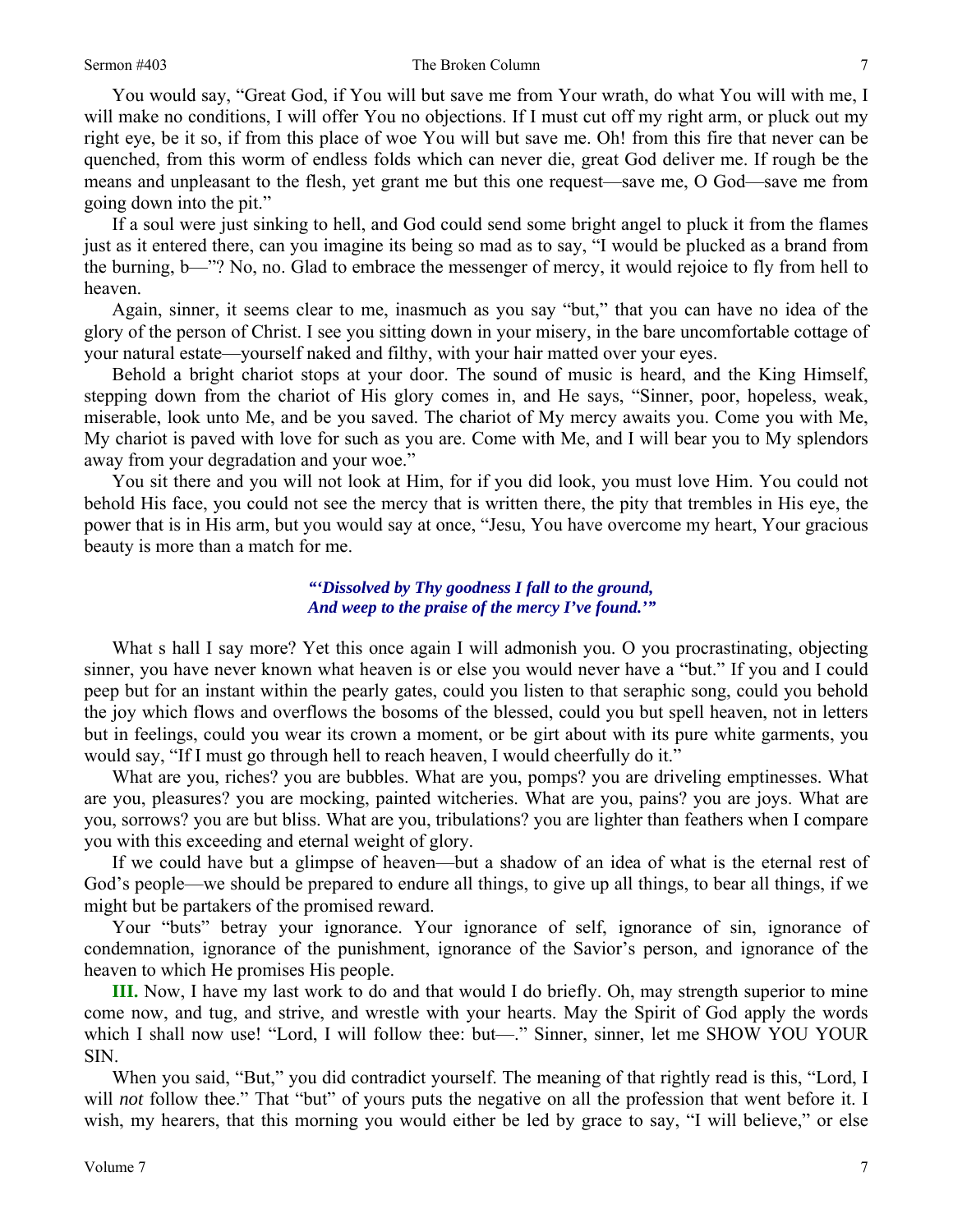were permitted honestly to see the depravity and desperate hardness of your own hearts so as to say, "I will not believe in Christ."

It is because so many of you are neither this nor that, but halting between two opinions, that you are the hardest characters to deal with. Sinners who reject Christ altogether willfully are like flints. When the hammer of the Word comes against them, the flint gives forth the precious spark and flies to atoms. But you are like a mass of wax molded one day into one shape and molded the next day into another.

I know a gentleman of considerable position in the world, who, after having been with me some little time, said, "Now that man is going away, and I shall be just what I was before," for he had wept under the Word. He compared himself, he said, to a gutta-percha doll. He had got out of his old shape for a little while—but he would go back to what he was before.

And how many there are of you of this kind. You will not say, "I will not have Christ," you will not say, "I will not think of these things." You dare not say, "I disbelieve the Bible," or "I think there is no God and no hereafter." But you say, "No doubt it is true, I'll think of it by and by." You never will, sinner, you never will. You will go on from day to day, harping that till your last day shall come and you will be found then where you are now—unless sovereign grace prevent.

I could have more hope for you if you would say at once, "I love not God, I love not Christ, I fear Him not, I desire not His salvation," for then methinks you would get an idea of what you are and God the Spirit might bless it to you.

Let me show you again your sin in another respect. How great has been your pride! When Christ bids you believe on Him, take up His cross and follow Him, He tells you to do the best thing you can do, and then you set up your judgment in contradiction to Him. You say, "But." What! is Christ to mend His Gospel by your whims? What! is the plan of salvation to be cut and shaped to suit you?

Does not Christ know what is best for you better than you do yourself? Will you snatch from His hand the balance and the rod, re-judge His judgment, and dictate to God, the Judge of all the earth? And yet this is exactly what you attempt to do. You set up your throne in rivalry to the throne of grace, and insist upon it that there is more wisdom in being a sinner than in being a believer—that there is more happiness to be found apart from God than there is with Him.

You make God a hard Master, if not indeed call Him a liar to His face. Oh! you know not what is the quintessence of iniquity which lies within those words so easily spoken, but which will be so hard to get rid of on a dying bed—"I will follow thee: b—."

I close now, when I have just, in a moment or so only, described your danger. Soul, you are quieting yourself and saying, "Ah! it will be well with me at the last, for I intend to be better by and by." Soul, soul, bethink you how many have died while they have been speaking like that. There were put into the grave, during the past week, hundreds of persons, no doubt, who were utterly careless, but there were also scores who were not careless, and who had often been impressed, and yet they said "But, but, but," and promised better things. But death came in and their better things came not.

And then, remember how many have been damned while they have been saying, "But." They said they would repent, meanwhile they died. They said they would believe, meanwhile in hell they lifted up their eyes being in torments. They meant what they said, but inasmuch as they did it not, they came where their resolutions would be changed into remorse, and their fancied hopes turned into real despair.

On such a subject as this I could wish Baxter were the preacher and that I were the hearer. As I look around you, though there be full many who can read their title clear to mansions in the skies, yet along these pews, what a considerable proportion there is of my hearers who are only deceiving themselves!

Well, sinners, I will make the road to hell as hard for you as I can. If you will be lost, I will put up many a chain and many a bar, and shut many a gate across your way. If you will listen to my voice, God helping me, you shall find it a hard way—that way of transgressors. You shall find it a hard thing to run counter to the proclamation of the Gospel of Christ.

But why will you die, O house of Israel, why will you die? Where has your reason fled? Have beasts become men, and men become beasts? "The ox knoweth his owner, and the ass his master's crib," but